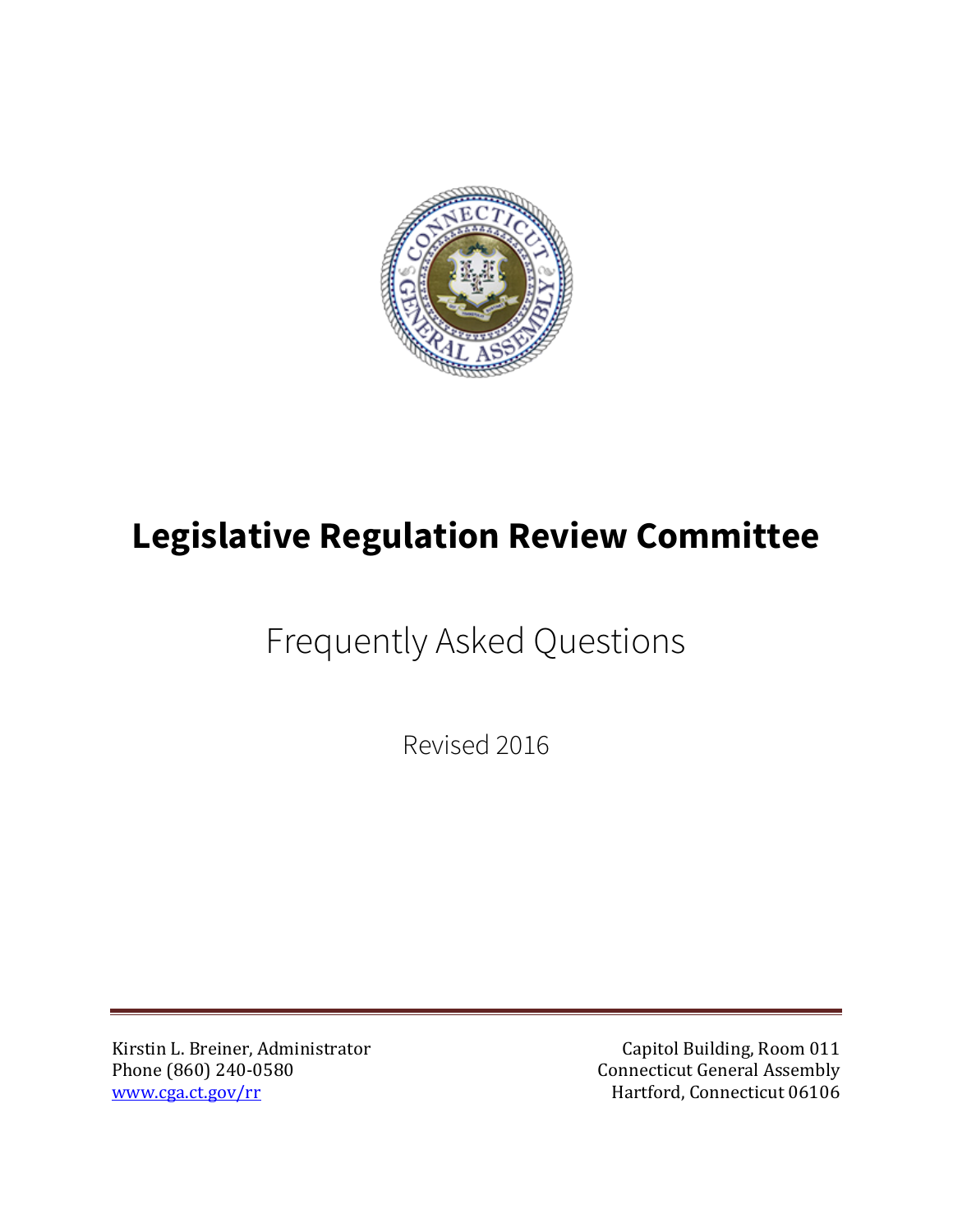What is the Legislative Regulation Review Committee?

The role of the Legislative Regulation Review Committee, sometimes referred to as the LRRC, is to assure that state agencies issue required regulations promptly and deter agency attempts to (a) circumvent legislative intent, (b) issue as regulations what the General Assembly has refused to enact into law, or (c) misuse authority to issue emergency regulations under a simplified procedure.

The statutory committee is comprised of eight members of the House of Representatives (four from each major party) and six members of the Senate (three from each major party).

## What is the Uniform Administrative Procedure Act?

The Uniform Administrative Procedure Act, or UAPA, is Title 4, Chapter 54 of the Connecticut General Statutes and governs the Legislative Regulation Review Committee; the statutory text can be found [here.](https://www.cga.ct.gov/current/pub/chap_054.htm)

## Are there different kinds of regulations?

There are proposed regulations, technical amendments, and emergency regulations. Proposed regulations can be discretionary, something an agency has the authority to propose but is not required, or mandatory, something an agency is required to propose by statute or public act. Proposed regulations seek to do one of the following: add new sections; change existing sections; repeal existing sections; renumber existing sections; or transfer existing sections to a different title or subject matter.

Technical amendments can be proposed only if no substantive changes are being made and if certain criteria are met. That criteria consists of: a statutory transfer of functions, powers, or duties from the agency names in the existing regulation to another agency; a change in the name of the agency; the renumbering of statute sections containing the statutory authority for the regulation; a correction in the numbering of the regulation; or the repeal of a regulation is necessary because the adopted statutory section has been repealed and not transferred or reenacted.

Emergency regulations are regulations that address urgent needs. An agency may proceed with the emergency regulation process if it finds that such adoption is required: due to imminent peril to public health, safety, or welfare; or by the Commissioner of DEEP to comply with provisions of the interstate fishery management plans adopted by the Atlantic States Marine Fisheries Commission or to meet unforeseen circumstances or emergencies affecting marine resources.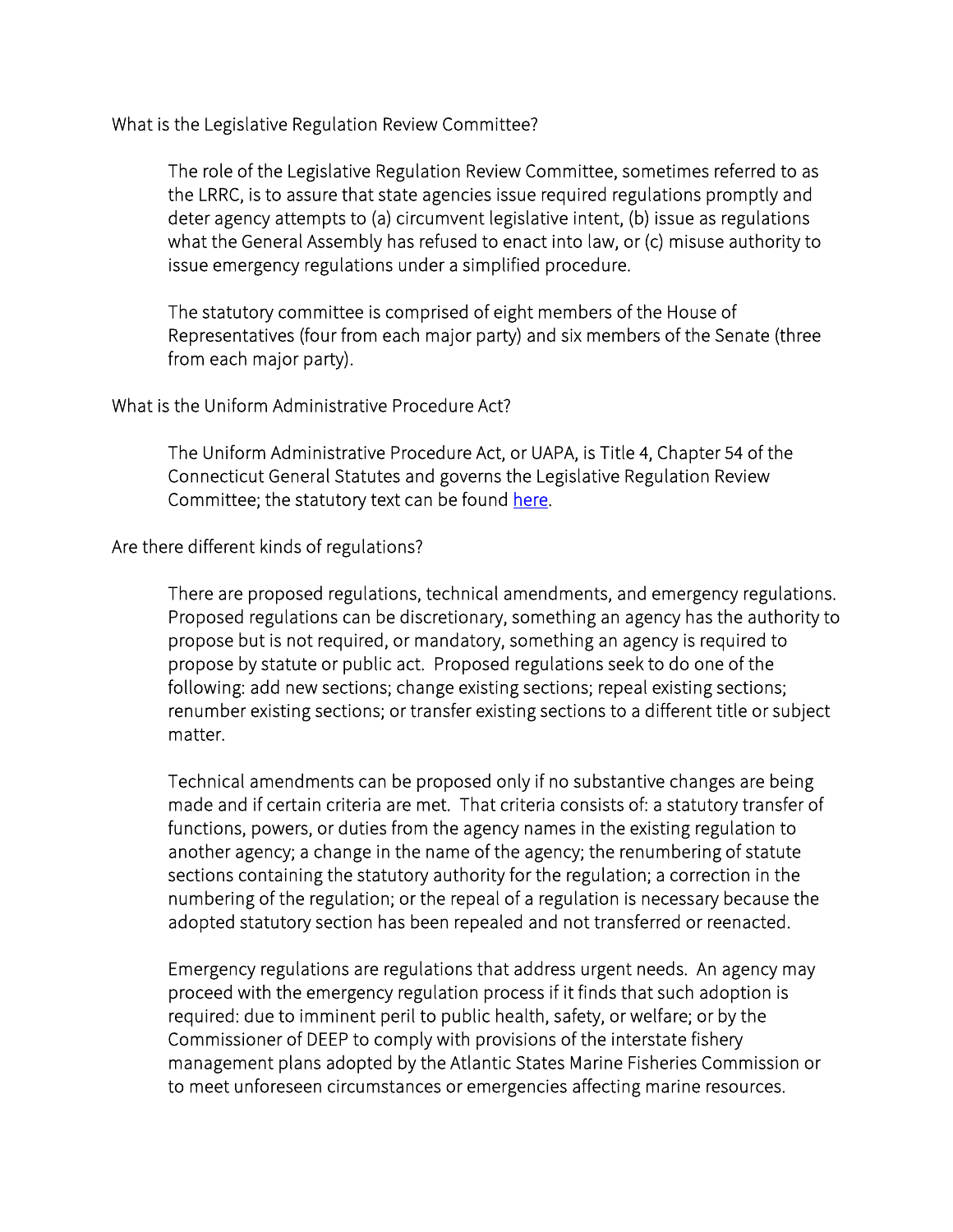Emergency regulations are not incorporated into the RCSA and are only temporarily effective unless proposed as a permanent regulation by the agency, should they choose to do so.

How are new regulations adopted, existing regulations amended, or repealed?

The process to adopt, amend, or repeal a regulation consists of noticing intent, a public hearing phase, a legal sufficiency review by the Attorney General, and approval by the LRRC. Flowcharts of the [regulation process,](https://www.cga.ct.gov/rr/The%20Regulatory%20Process.pdf) [technical amendment](https://www.cga.ct.gov/rr/The%20Technical%20Amendment%20Process%209%2019%2016.pdf)  [process,](https://www.cga.ct.gov/rr/The%20Technical%20Amendment%20Process%209%2019%2016.pdf) and [emergency regulation process](https://www.cga.ct.gov/rr/The%20Emergency%20Regulation%20Process%209%2019%2016.pdf) can be found on the LRRC website.

Can the legislature as a whole veto a rule or override a decision?

The Uniform Administrative Procedure Act addresses legislature involvement only when it pertains to the disapproval of a regulation but not for approval (in whole or in part) or rejection without prejudice. If the committee disapproves a regulation, there is a step in the process that allows the General Assembly to adopt a resolution that either sustains or reverses the committee's disapproval.

If no action is taken within a certain time period, is the rule automatically implemented?

If the Legislative Regulation Review Committee decides not to take action on a regulation, it is deemed approved sixty-five days after the respective submission deadline date for an original proposed regulation and thirty-five days after the submission deadline date for a resubmitted regulation. The submission deadline date is the first Tuesday of each month.

How do I find an existing regulation?

You can find existing regulations on the eRegulations System and the Legislative Regulation Review Committee by visiting https://eregulations.ct.gov/eRegsPortal/ and<https://www.cga.ct.gov/rr/>respectively.

How do I find final approved regulations?

Legislative Regulation Review Committee

An online database of final approved regulations can be found on the LRRC website under [Regulations by Year](https://www.cga.ct.gov/rr/regsbyyear.asp) from 1982 to the present. The documents for final approved regulations are available online from 2008 to the present; any documents for final approved regulations before that can be acquired by contacting the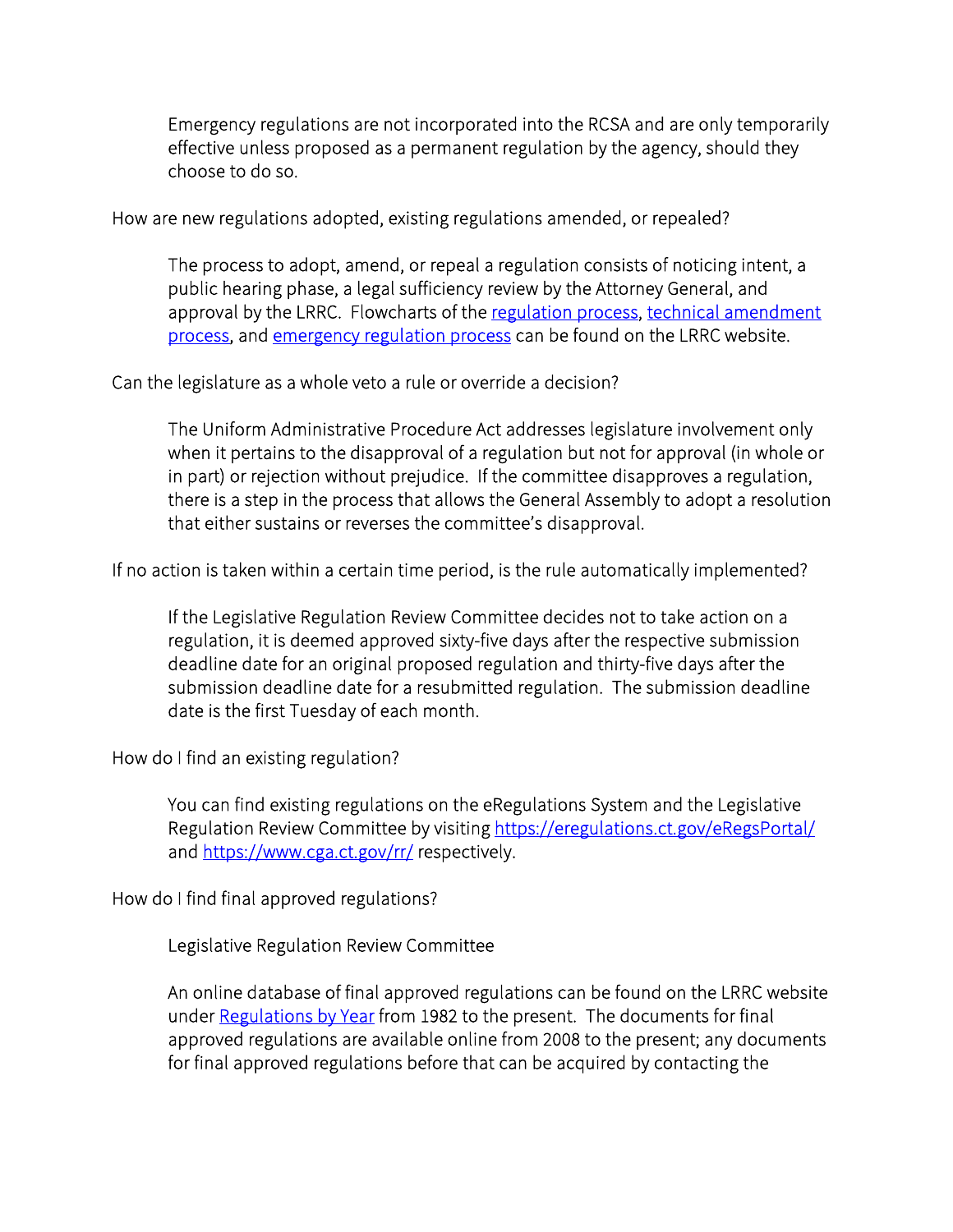Committee Administrator. The committee retains records for regulations dating back to 1970.

eRegulations System

For approved regulations for which notice was published between July 1, 2013 and March 23, 2015, you can find them on the Office of the Secretary of the State Recently Adopted Regulations page [here.](http://www.sots.ct.gov/sots/cwp/view.asp?a=4431&q=525778)

For approved regulations for which notice was published after March 23, 2015, you can find them on the eRegulations System Final Approved Regulations page [here.](https://eregulations.ct.gov/eRegsPortal/Browse/FinalApproved)

Do I need any software to view regulation documents?

All published regulation documents on the LRRC website are PDF files so software that can open PDFs, such as Adobe Reader, is required.

How can I track the progress of a regulation through the process?

Legislative Regulation Review Committee

Once regulations have been submitted for the committee's consideration, they can be tracked on the Legislative Regulation Review Committee [website.](https://www.cga.ct.gov/rr/)

eRegulations System

Proposed regulations can be tracked on the eRegulations System under [Proposed Regulations.](https://eregulations.ct.gov/eRegsPortal/Browse/ProposedRegulations)

How may the public comment on proposed regulations?

On the home page of the [eRegulations System,](https://eregulations.ct.gov/eRegsPortal/) there is a box at the bottom which shows all regulations currently open for comment. Clicking on "more details" will bring you to the regulation making record for that respective regulation. You will find a tan box at the top right hand side of the regulation making record that reads "Comment Now!". Instructions on that page will guide you in leaving your comment.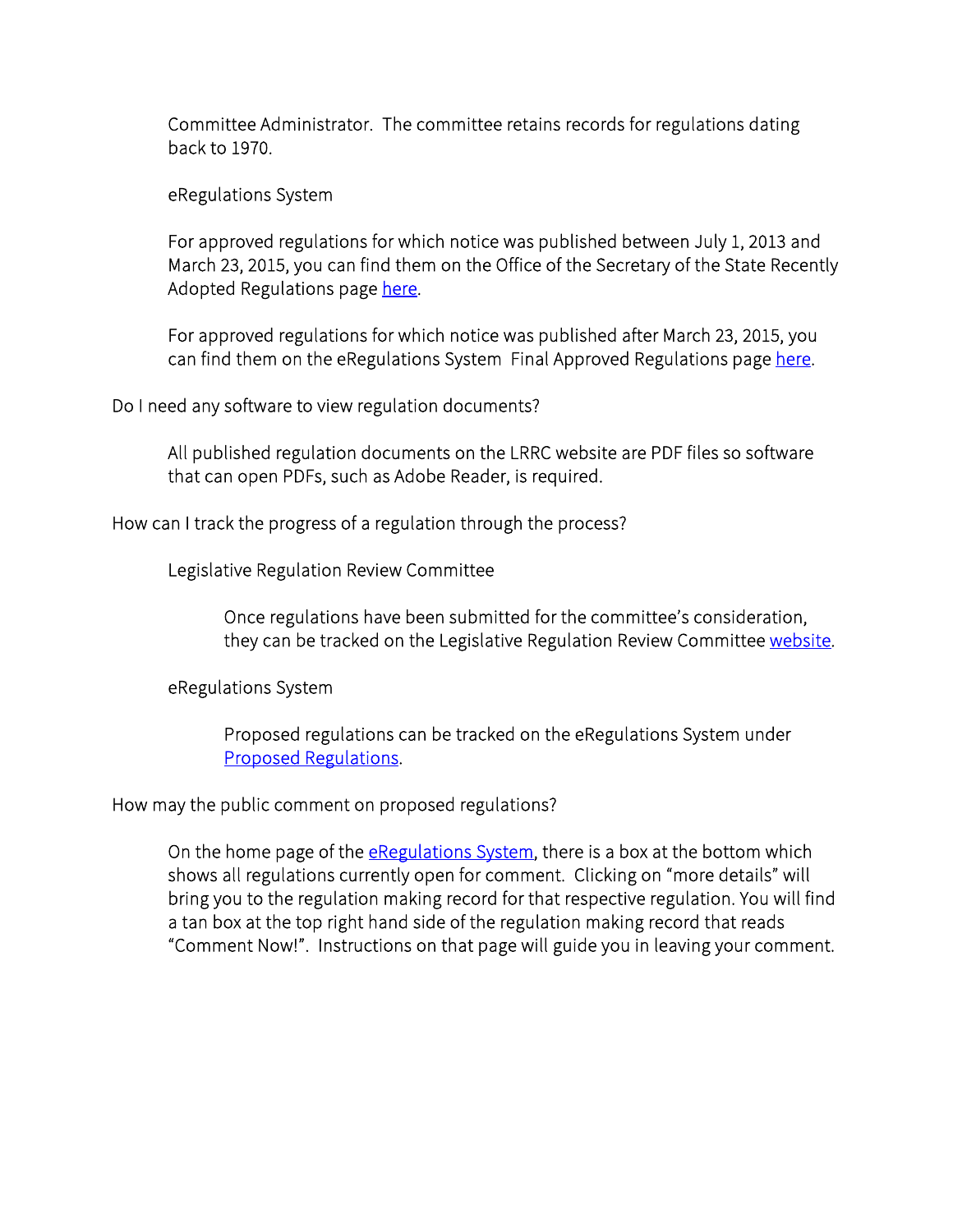How is a regulation numbered?

Regulations receive two numbers: an eRegulations number and an LRRC number. The eRegulations number is assigned when the regulation is first entered into the system. The letters that precede the numbers in the eRegulations System are either PR, TA, or E, which stand for Permanent Regulation, Technical Amendment, or Emergency.

The LRRC number is given once the regulation is submitted to the committee. The numbering convention is determined by the year of submission and its chronological submission.

For example: 2016-012 would be the twelfth regulation submitted in 2016.

For a regulation that has been rejected and resubmitted to the committee, it will receive a letter *after* the number.

For example: 2016-012A would be a resubmittal of 2016-012.

For emergency regulations, an E is placed *before* the number.

For example: E2016-001 would be the first emergency regulation submitted in 2016.

Note: 2016-001 and E2016-001 could both exist as one is considered an emergency regulation. 2016-001 would be the first regulation submitted in 2016 and E2016-001 would be the first emergency regulation.

What is the eRegulations System?

The eRegulations System is designed to facilitate public access to the Regulations of Connecticut State Agencies and the Regulation-Making Record. The goal of the system is to improve accessibility to and the transparency of the state's regulationmaking process. It is maintained by the Office of the Secretary of the State.

How can I find out if an agency is planning to make or change regulations?

If an agency is proposing a regulation of any kind (that is, to make additions, changes, or repeals), the Notice of Intent will be posted on the eRegulations System. Once the Notice of Intent is posted, the regulation adoption process has begun.